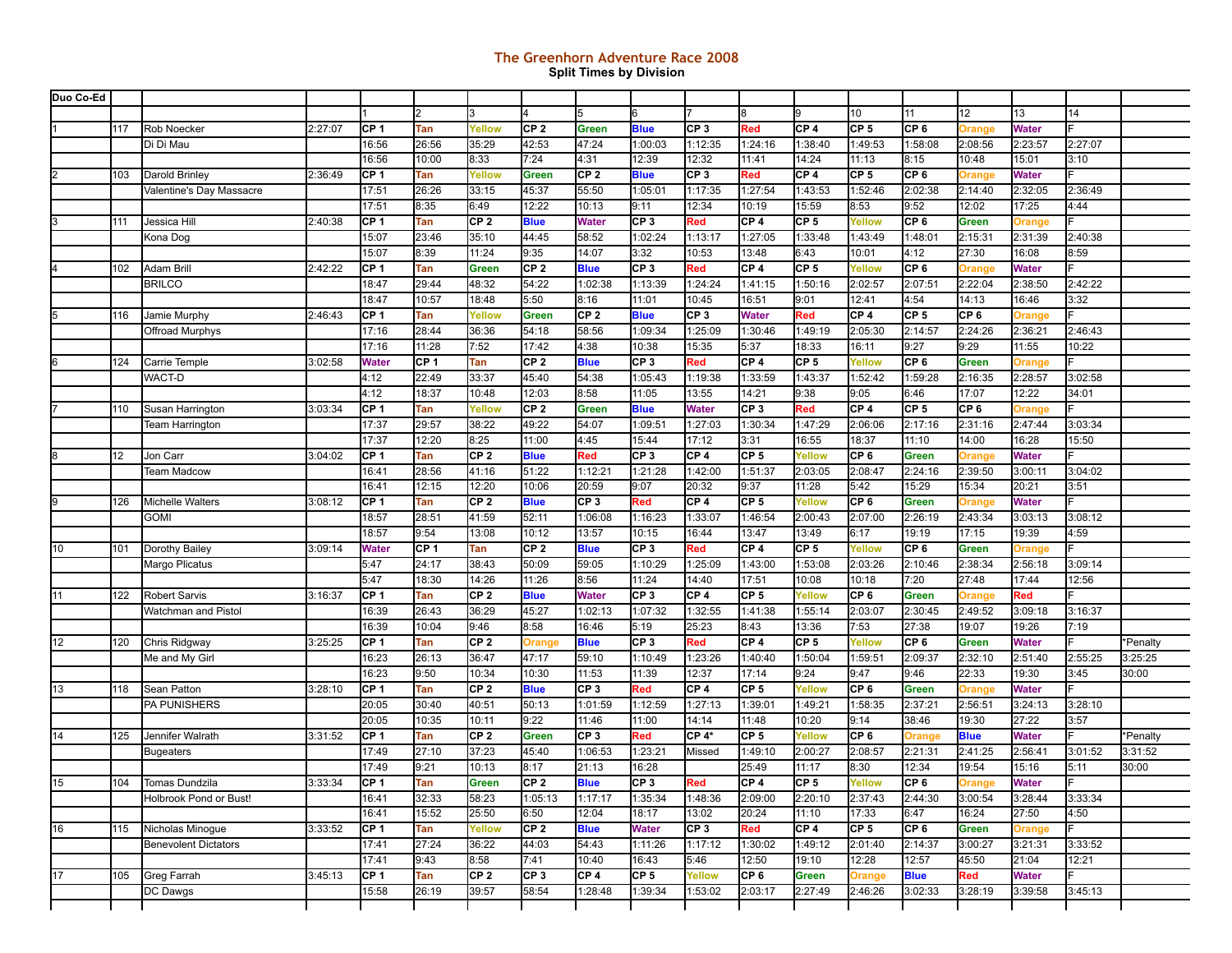|            |     |                             |         | 15:58           | 10:21 | 13:38           | 18:57                   | 29:54           | 10:46                   | 13:28           | 10:15           | 24:32           | 18:37           | 16:07           | 25:46           | 11:39                 | 5:15    |  |
|------------|-----|-----------------------------|---------|-----------------|-------|-----------------|-------------------------|-----------------|-------------------------|-----------------|-----------------|-----------------|-----------------|-----------------|-----------------|-----------------------|---------|--|
| 18         | 109 | Barbara Harman              | 3:46:39 | ICP 1           | Tan   | CP 2            | <b>Green</b>            | <b>Blue</b>     | CP <sub>3</sub>         | Red             | CP <sub>4</sub> | CP <sub>5</sub> | Yellow          | CP 6            | Orange          | <b>Water</b>          |         |  |
|            |     | Foonanas                    |         | 19:17           | 33:08 | 48:15           | 56:00                   | 1:15:45         | 1:34:03                 | 1:47:50         | 2:08:47         | 2:28:21         | 2:41:45         | 2:50:44         | 3:15:27         | 3:41:16               | 3:46:39 |  |
|            |     |                             |         | 19:17           | 13:51 | 15:07           | 7:45                    | 19:45           | 18:18                   | 13:47           | 20:57           | 19:34           | 13:24           | 8:59            | 24:43           | 25:49                 | 5:23    |  |
| 19         | 108 | Anastacia Gillam            | 3:47:12 | ICP 1           | Tan   | CP 2            | <b>Green</b>            | <b>Blue</b>     | CP <sub>3</sub>         | Red             | CP <sub>4</sub> | CP <sub>5</sub> | Yellow          | CP <sub>6</sub> | Orange          | <b>Water</b>          |         |  |
|            |     | ast Place                   |         | 18:00           | 30:05 | 43:59           | 1:01:46                 | 1:19:34         | 1:37:46                 | 1:49:58         | 2:22:01         | 2:39:06         | 2:54:06         | 3:00:12         | 3:18:28         | 3:41:27               | 3:47:12 |  |
|            |     |                             |         | 18:00           | 12:05 | 13:54           | 17:47                   | 17:48           | 18:12                   | 12:12           | 32:03           | 17:05           | 15:00           | 6:06            | 18:16           | 22:59                 | 5:45    |  |
| 20         | 121 | <b>Brad Rothermel</b>       | 3:48:28 | CP <sub>1</sub> | Tan   | Yellow          | <b>Green</b>            | CP <sub>2</sub> | <b>Blue</b>             | CP <sub>3</sub> | Red             | CP <sub>4</sub> | CP <sub>5</sub> | CP <sub>6</sub> | <b>Orange</b>   | <b>Water</b>          |         |  |
|            |     | es Miserables               |         | 17:24           | 32:56 | 46:42           | 1:11:14                 | 1:18:09         | 1:32:05                 | 1:53:34         | 2:08:33         | 2:30:36         | 2:51:23         | 3:06:03         | 3:21:51         | 3:47:28               | 3:48:28 |  |
|            |     |                             |         | 17:24           | 15:32 | 13:46           | 24:32                   | 6:55            | 13:56                   | 21:29           | 14:59           | 22:03           | 20:47           | 14:40           | 15:48           | 25:37                 | 1:00    |  |
| 21         | 106 | Jette Findsen               | 3:49:51 | CP <sub>1</sub> | Tan   | CP <sub>2</sub> | <b>Blue</b>             | CP <sub>3</sub> | Red                     | CP <sub>4</sub> | CP <sub>5</sub> | Yellow          | CP 6            | Green           | Orange          | <b>Water</b>          |         |  |
|            |     | <b>Buster</b>               |         | 19:04           | 33:11 | 45:32           | 56:16                   | 1:09:44         | 1:22:22                 | 1:44:40         | 2:06:41         | 2:22:09         | 2:27:28         | 3:02:03         | 3:26:27         | 3:47:56               | 3:49:51 |  |
|            |     |                             |         | 19:04           | 14:07 | 12:21           | 10:44                   | 13:28           | 12:38                   | 22:18           | 22:01           | 15:28           | 5:19            | 34:35           | 24:24           | 21:29                 | 1:55    |  |
| 22         | 127 | Laura Weems                 | 3:51:05 | CP <sub>1</sub> | Tan   | CP <sub>2</sub> | <b>Blue</b>             | CP <sub>3</sub> | Red                     | CP <sub>4</sub> | CP <sub>5</sub> | Yellow          | CP 6            | <b>Green</b>    | <b>Orange</b>   | <b>Water</b>          |         |  |
|            |     | Turbo Dog                   |         | 18:46           | 33:15 | 45:33           | 56:17                   | 1:09:36         | 1:22:48                 | 1:44:45         | 2:04:35         | 2:22:12         | 2:28:00         | 3:02:16         | 3:26:49         | 3:49:28               | 3:51:05 |  |
|            |     |                             |         | 18:46           | 14:29 | 12:18           | 10:44                   | 13:19           | 13:12                   | 21:57           | 19:50           | 17:37           | 5:48            | 34:16           | 24:33           | 22:39                 | 1:37    |  |
| 23         | 128 | Jennifer Wilkinson          | 4:34:39 | CP <sub>1</sub> | Tan   | CP <sub>2</sub> | <b>Blue</b>             | CP <sub>3</sub> | Red                     | CP <sub>4</sub> | CP 5            | Yellow          | CP 6            | <b>Green</b>    | Orange          | <b>Water</b>          |         |  |
|            |     | Shifty                      |         | 19:48           | 34:33 | 49:40           | 1:04:49                 | 1:21:36         | 1:44:42                 | 2:05:28         | 2:22:19         | 2:42:20         | 2:48:39         | 3:45:26         | 4:15:12         | 4:32:48               | 4:34:39 |  |
|            |     |                             |         | 19:48           | 14:45 | 15:07           | 15:09                   | 16:47           | 23:06                   | 20:46           | 16:51           | 20:01           | 6:19            | 56:47           | 29:46           | 17:36                 | 1:51    |  |
|            |     |                             |         |                 |       |                 |                         |                 |                         |                 |                 |                 |                 |                 |                 |                       |         |  |
| Duo Female |     |                             |         |                 |       |                 |                         |                 |                         |                 |                 |                 |                 |                 |                 |                       |         |  |
|            |     |                             |         |                 |       |                 |                         |                 |                         |                 |                 |                 | 10              | 11              | 12              | 13                    | 14      |  |
|            | 130 | Laura Conklin               | 2:26:22 | CP 1            | Tan   | Yellow          | CP <sub>2</sub>         | Green           | <b>Blue</b>             | <b>Water</b>    | CP <sub>3</sub> | Red             | CP 4            | CP 5            | CP <sub>6</sub> | Orange                |         |  |
|            |     | Playing With Fire           |         | 15:29           | 25:37 | 32:58           | 41:20                   | 47:17           | 58:59                   | 1:13:35         | 1:17:28         | 1:33:04         | 1:48:39         | 2:00:08         | 2:07:41         | 2:17:17               | 2:26:22 |  |
|            |     |                             |         | 15:29           | 10:08 | 7:21            | 8:22                    | 5:57            | 11:42                   | 14:36           | 3:53            | 15:36           | 15:35           | 11:29           | 7:33            | 9:36                  | 9:05    |  |
|            | 136 | Mona Tagliaferro            | 3:09:17 | CP 1            | Tan   | CP <sub>2</sub> | CP <sub>3</sub>         | Red             | CP 4                    | CF <sub>5</sub> | Yellow          | CP <sub>6</sub> | Green           | <b>Orange</b>   | <b>Blue</b>     | <b>Water</b>          |         |  |
|            |     | Bandaids & Beers            |         | 17:05           | 27:14 | 39:49           | 55:13                   | 1:09:44         | 1:25:01                 | 1:36:27         | 1:45:49         | 1:52:36         | 2:22:28         | 2:39:42         | 2:53:39         | 3:05:22               | 3:09:17 |  |
|            |     |                             |         | 17:05           | 10:09 | 12:35           | 15:24                   | 14:31           | 15:17                   | 11:26           | 9:22            | 6:47            | 29:52           | 17:14           | 13:57           | 11:43                 | 3:55    |  |
|            | 131 | Jody Cunningham             | 3:12:24 | CP 1            | Tan   | CP <sub>2</sub> | <b>Green</b>            | <b>Blue</b>     | <b>Water</b>            | CF <sub>3</sub> | Red             | CP 4            | CP 5            | Yellow          | CP 6            | <b>Orange</b>         |         |  |
|            |     | The B Team                  |         | 20:19           | 33:13 | 47:08           | 54:46                   | 1:10:21         | 1:29:15                 | 1:38:53         | 1:50:53         | 2:13:09         | 2:28:39         | 2:42:53         | 2:47:34         | 3:01:01               | 3:12:24 |  |
|            |     |                             |         | 20:19           | 12:54 | 13:55           | 7:38                    | 15:35           | 18:54                   | 9:38            | 12:00           | 22:16           | 15:30           | 14:14           | 4:41            | 13:27                 | 11:23   |  |
|            | 129 | Megan Carroll               | 3:12:35 | CP 1            | Tan   | CP <sub>2</sub> | Green                   | <b>Blue</b>     | Water                   | CF <sub>3</sub> | Red             | CP 4            | CP 5            | Yellow          | CP <sub>6</sub> | <b>Orange</b>         |         |  |
|            |     | Snakes on Terrain           |         | 19:35           | 31:58 | 44:46           | 59:16                   | 1:14:26         | 1:32:40                 | 1:37:18         | 1:49:43         | 2:10:19         | 2:24:46         | 2:40:09         | 2:44:42         | 2:59:09               | 3:12:35 |  |
|            |     |                             |         | 19:35           | 12:23 | 12:48           | 14:30                   | 15:10           | 18:14                   | 4:38            | 12:25           | 20:36           | 14:27           | 15:23           | 4:33            | 14:27                 | 13:26   |  |
|            | 133 | Jill Eanes                  | 3:15:12 | CP <sub>1</sub> | Tan   | CP <sub>2</sub> | <b>Green</b>            | <b>Blue</b>     | CP <sub>3</sub>         | Red             | CP <sub>4</sub> | CP 5            | Yellow          | CF6             | <b>Orange</b>   | <b>Water</b>          |         |  |
|            |     | Did We Win?                 |         | 22:52           | 36:24 | 48:55           | 53:51                   | 1:08:23         | 1:20:04                 | 1:38:51         | 1:56:39         | 2:08:34         | 2:29:38         | 2:40:04         | 2:52:23         | 3:10:50               | 3:15:12 |  |
|            |     |                             |         | 22:52           | 13:32 | 12:31           | 4:56                    | 14:32           | 11:41                   | 18:47           | 17:48           | 11:55           | 21:04           | 10:26           | 12:19           | 18:27                 | 4:22    |  |
|            | 132 | Jennifer Dweitz             | 3:24:52 | CP <sub>1</sub> | Tan   | CP <sub>2</sub> | Green                   | <b>Blue</b>     | CP <sub>3</sub>         | Red             | CP <sub>4</sub> | CP 5            | Yellow          | CF6             | <b>Orange</b>   | <b>Water</b>          |         |  |
|            |     | Muscle Mountain #5          |         | 19:24           | 31:48 | 44:21           | 57:14                   | 1:17:26         | 1:34:34                 | 1:51:53         | 2:11:45         | 2:29:20         | 2:42:01         | 2:47:12         | 3:00:56         | 3:19:31               | 3:24:52 |  |
|            |     |                             |         | 19:24           | 12:24 | 12:33           | 12:53                   | 20:12           | 17:08                   | 17:19           | 19:52           | 17:35           | 12:41           | 5:11            | 13:44           | 18:35                 | 5:21    |  |
|            | 135 | Marella Nardotti            | 3:34:36 | CP <sub>1</sub> | Tan   | CP <sub>2</sub> | <b>Green</b>            | <b>Blue</b>     | Orange                  | <b>Water</b>    | CP <sub>3</sub> | Red             | CP 4            | CP <sub>5</sub> | Yellow          | CP <sub>6</sub>       |         |  |
|            |     | Time-Out                    |         |                 |       |                 |                         |                 |                         |                 |                 |                 |                 |                 |                 | 3:19:50               | 3:34:36 |  |
|            |     |                             |         | 18:42           | 30:20 | 42:03           | 48:15                   | 1:01:26         | 1:14:22                 | 1:40:47         | 1:48:41         | 2:09:57         | 2:32:46         | 2:53:42         | 3:10:24         |                       |         |  |
|            |     |                             |         | 18:42           | 11:38 | 11:43           | 6:12                    | 13:11           | 12:56                   | 26:25           | 7:54            | 21:16           | 22:49           | 20:56           | 16:42           | 9:26                  | 14:46   |  |
|            | 134 | Kellie Gearhart             | dnf     | CP <sub>1</sub> | Tan   | CP <sub>2</sub> | Water                   | CP <sub>3</sub> | Red                     | CF <sub>4</sub> | CP <sub>5</sub> | CP <sub>6</sub> | Green           | Orange          | Yellow          | <b>Blue</b>           |         |  |
|            |     | Marg-n-Rita                 |         | 18:31           | 30:57 | 44:06           | 1:07:33                 | 1:14:04         | 1:53:00                 | 2:16:01         | 2:45:53         | 2:58:00         | 3:35:56         | 4:04:16         | Missed          | Missed                | 4:19:25 |  |
|            |     |                             |         | 18:31           | 12:26 | 13:09           | 23:27                   | 6:31            | 38:56                   | 23:01           | 29:52           | 12:07           | 37:56           | 28:20           |                 |                       | 15:09   |  |
|            |     |                             |         |                 |       |                 |                         |                 |                         |                 |                 |                 |                 |                 |                 |                       |         |  |
| Duo Male   |     |                             |         |                 |       |                 |                         |                 |                         |                 |                 |                 |                 |                 |                 |                       |         |  |
|            |     |                             |         |                 | l2    | Iз              |                         | 5               | 6                       |                 |                 |                 | 10              | 11              | 12 <sup>°</sup> | 13                    | 14      |  |
|            | 139 | David Evans                 | 2:20:12 | CP 1            | Tan   | CP 2            | <b>Green</b>            | <b>Blue</b>     | CP <sub>3</sub>         | Red             | CP 4            | CP <sub>5</sub> | Yellow          | CP 6            | Orange          | <b>Water</b>          |         |  |
|            |     | Lynn Township Adenture Club |         | 13:36           | 22:58 | 31:51           | 46:04                   | 56:27           | 1:06:14                 | 1:15:19         | 1:28:36         | 1:37:49         | 1:47:44         | 1:53:35         | 2:03:01         | 2:16:57               | 2:20:12 |  |
|            |     |                             |         | 13:36           | 9:22  | 8:53            | 14:13                   | 10:23           | 9:47                    | 9:05            | 13:17           | 9:13            | 9:55            | 5:51            | 9:26            | 13:56                 | 3:15    |  |
|            | 148 | Harry Rowell                | 2:25:49 | CP 1            | Tan   | Yellow          | CP <sub>2</sub>         | <b>Blue</b>     | CP <sub>3</sub>         | Red             | CP <sub>4</sub> | CP <sub>5</sub> | CP 6            | <b>Green</b>    | <b>Orange</b>   | <b>Water</b>          |         |  |
|            |     | HP2Racers                   |         | 15:14           | 22:48 | 30:49           | 38:00                   | 45:59           | 55:57                   | 1:07:57         | 1:21:34         | 1:30:04         | 1:37:58         | 1:52:43         | 2:04:07         | 2:22:01               | 2:25:49 |  |
|            | 153 | Chris Zimmerman             | 2:35:10 | 15:14<br>CP 1   | 7:34  | 8:01<br>CP 2    | 7:11<br>CP <sub>3</sub> | 7:59<br>CP 4    | 9:58<br>CP <sub>5</sub> | 12:00           | 13:37<br>CP 6   | 8:30            | 7:54            | 14:45           | 11:24           | 17:54<br><b>Water</b> | 3:48    |  |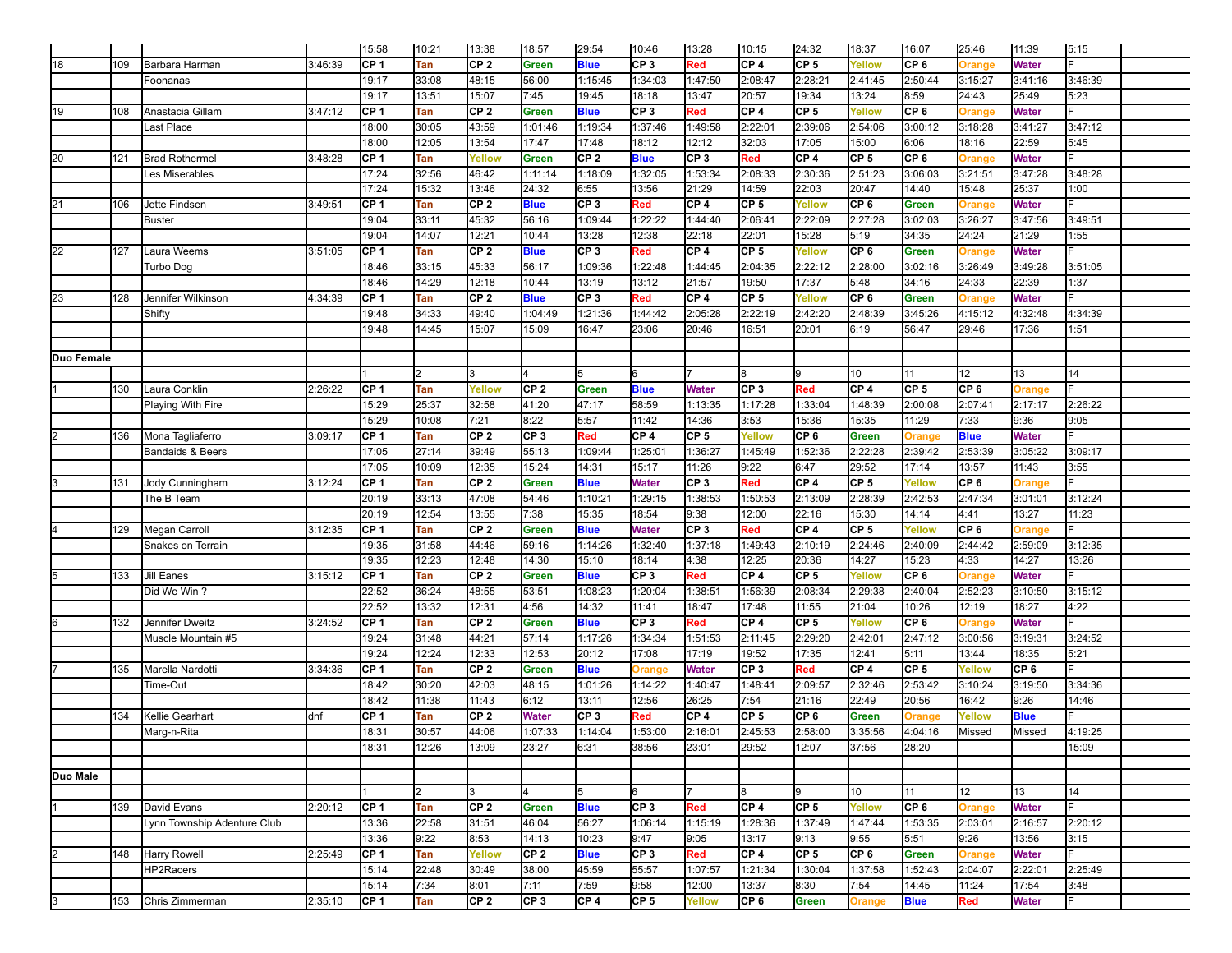|            |     | 2 Old Slow Guys               |         | 14:08        | 23:27  | 32:43           | 45:39                | 1:09:32         | 1:18:07         | 1:25:44         | 1:31:37         | 1:43:12         | 1:56:12         | 2:08:36          | 2:21:04                  | 2:30:47      | 2:35:10 |                 |
|------------|-----|-------------------------------|---------|--------------|--------|-----------------|----------------------|-----------------|-----------------|-----------------|-----------------|-----------------|-----------------|------------------|--------------------------|--------------|---------|-----------------|
|            |     |                               |         | 14:08        | 9:19   | 9:16            | 12:56                | 23:53           | 8:35            | 7:37            | 5:53            | 11:35           | 13:00           | 12:24            | 12:28                    | 9:43         | 4:23    |                 |
|            | 147 | Matt Reese                    | 2:44:56 | CF1          | Tan    | CF <sub>2</sub> | <b>Blue</b>          | CP3             | Red             | CP <sub>4</sub> | CP <sub>5</sub> | Yellow          | CP 6            | Green            | <b>Orange</b>            | <b>Water</b> |         |                 |
|            |     | Sonic Death Monkey            |         | 15:50        | 26:36  | 36:00           | 47:15                | 58:24           | 1:07:50         | 1:25:15         | 1:35:00         | 1:43:22         | :49:43          | 2:02:57          | 2:22:24                  | 2:40:53      | 2:44:56 |                 |
|            |     |                               |         | 15:50        | 10:46  | 9:24            | 11:15                | 11:09           | 9:26            | 17:25           | 9:45            | 8:22            | 6:21            | 13:14            | 19:27                    | 18:29        | 4:03    |                 |
|            | 138 | Chris Dobroth                 | 2:48:06 | <b>Water</b> | CF 1   | Tan             | CP <sub>2</sub>      | CP <sub>3</sub> | Red             | CP <sub>4</sub> | CP <sub>5</sub> | Yellow          | CP <sub>6</sub> | Green            | <b>Orange</b>            | <b>Blue</b>  |         |                 |
|            |     | was told there'd be beer      |         | 3:48         | 20:47  | 30:00           | 38:15                | 51:17           | 1:03:45         | 1:15:24         | 1:32:14         | 1:38:12         | 1:43:23         | 2:19:10          | 2:29:43                  | 2:43:19      | 2:48:06 |                 |
|            |     |                               |         | 3:48         | 16:59  | 9:13            | 8:15                 | 13:02           | 12:28           | 11:39           | 16:50           | 5:58            | 5:11            | 35:47            | 10:33                    | 13:36        | 4:47    |                 |
|            | 142 | Jared Hoffman                 | 2:57:47 | CF 1         | Tan    | CF <sub>2</sub> | Green                | CP <sub>3</sub> | Red             | CP <sub>4</sub> | CP <sub>5</sub> | Yellow          | CP <sub>6</sub> | Orange           | <b>Blue</b>              | <b>Water</b> |         |                 |
|            |     | Hell Hound                    |         | 20:35        | 30:30  | 39:56           | 49:21                | 1:05:53         | 1:17:15         | 1:39:38         | 1:50:20         | 2:04:44         | 2:09:57         | 2:23:08          | 2:41:46                  | 2:54:10      | 2:57:47 |                 |
|            |     |                               |         | 20:35        | 9:55   | 9:26            | 9:25                 | 16:32           | 11:22           | 22:23           | 10:42           | 14:24           | 5:13            | 13:11            | 18:38                    | 12:24        | 3:37    |                 |
|            |     | Kristopher Vadnais            | 2:58:06 | ICP 1        | Tan    | CF <sub>2</sub> |                      | CP <sub>3</sub> | Red             | CP 4            | CP <sub>5</sub> | Yellow          | CP <sub>6</sub> |                  |                          | <b>Water</b> |         |                 |
|            | 151 |                               |         |              | 27:00  | 37:17           | <b>Blue</b><br>47:28 |                 | 1:16:26         | 1:28:56         | 1:37:26         |                 |                 | Green<br>2:12:54 | <b>Orange</b><br>2:31:55 | 2:52:53      |         |                 |
|            |     | ow Speed High Drag            |         | 16:12        |        |                 |                      | 1:00:25         |                 |                 |                 | 1:46:40         | 1:52:47         |                  |                          |              | 2:58:06 |                 |
|            |     |                               |         | 16:12        | 10:48  | 10:17           | 10:11                | 12:57           | 16:01           | 12:30           | 8:30            | 9:14            | 6:07            | 20:07            | 19:01                    | 20:58        | 5:13    |                 |
|            | 137 | <b>Vincent Crocker</b>        | 3:06:49 | ICP 1        | Tan    | CP <sub>2</sub> | CP <sub>3</sub>      | Red             | CP <sub>4</sub> | CP <sub>5</sub> | Yellow          | CP <sub>6</sub> | Green           | Orange           | <b>Blue</b>              | <b>Water</b> |         |                 |
|            |     | <b>Team Bixler</b>            |         | 14:10        | 23:11  | 32:32           | 45:26                | 54:58           | 1:12:11         | 1:23:03         | 1:33:05         | 1:40:48         | 2:22:43         | 2:39:08          | 2:52:23                  | 3:03:29      | 3:06:49 |                 |
|            |     |                               |         | 14:10        | 9:01   | 9:21            | 12:54                | 9:32            | 17:13           | 10:52           | 10:02           | 7:43            | 41:55           | 16:25            | 13:15                    | 11:06        | 3:20    |                 |
|            | 141 | Nathan Gasser                 | 3:11:15 | ICP 1        | Tan    | CP <sub>2</sub> | <b>Blue</b>          | CP3             | Red             | CP 4            | CP <sub>5</sub> | Yellow          | CP 6            | Green            | <b>Orange</b>            | <b>Water</b> |         |                 |
|            |     | Rescue Raiders                |         | 15:42        | 26:11  | 37:52           | 47:05                | 59:34           | 1:13:48         | 1:28:01         | 1:37:14         | 1:48:51         | 1:52:27         | 2:28:05          | 2:45:04                  | 3:07:06      | 3:11:15 |                 |
|            |     |                               |         | 15:42        | 10:29  | 11:41           | 9:13                 | 12:29           | 14:14           | 14:13           | 9:13            | 11:37           | 3:36            | 35:38            | 16:59                    | 22:02        | 4:09    |                 |
| 10         | 143 | Jeff Leigh                    | 3:14:57 | ICP 1        | Tan    | CP <sub>2</sub> | <b>Blue</b>          | CP <sub>3</sub> | Red             | CP 4            | CP <sub>5</sub> | Yellow          | CP <sub>6</sub> | Green            | <b>Orange</b>            | <b>Water</b> |         |                 |
|            |     | Muscle Mountain #1            |         | 15:54        | 24:17  | 34:17           | 44:22                | 57:47           | 1:07:28         | 1:23:20         | 1:35:10         | 1:44:11         | 1:47:45         | 2:30:51          | 2:49:14                  | 3:10:05      | 3:14:57 |                 |
|            |     |                               |         | 15:54        | 8:23   | 10:00           | 10:05                | 13:25           | 9:41            | 15:52           | 11:50           | 9:01            | 3:34            | 43:06            | 18:23                    | 20:51        | 4:52    |                 |
|            | 149 | Seth Spears                   | 3:18:43 | ICP 1        | Yellow | <b>Green</b>    | CP <sub>2</sub>      | <b>Blue</b>     | CP <sub>3</sub> | <b>Drange</b>   | Tan             | CP <sub>4</sub> | CP <sub>5</sub> | CP 6             | Water                    | Red          |         |                 |
|            |     | <b>Team Deception</b>         |         | 16:30        | 37:44  | 49:43           | 55:14                | 1:04:56         | 1:17:04         | 1:33:48         | 2:01:49         | 2:16:11         | 2:29:55         | 2:38:45          | 2:59:28                  | 3:13:03      | 3:18:43 |                 |
|            |     |                               |         | 16:30        | 21:14  | 11:59           | 5:31                 | 9:42            | 12:08           | 16:44           | 28:01           | 14:22           | 13:44           | 8:50             | 20:43                    | 13:35        | 5:40    |                 |
| 12         | 140 | <b>Matthew Garrett</b>        | 3:21:23 | Red          | ICP 1  | Tan             | Yellow               | <b>Green</b>    | CP <sub>2</sub> | <b>Blue</b>     | CP <sub>3</sub> | CP 4            | CP <sub>5</sub> | CP <sub>6</sub>  | <b>Orange</b>            | <b>Water</b> |         |                 |
|            |     | Beauty and the Beasts         |         | 8:27         | 31:09  | 45:36           | 53:31                | 1:16:56         | 1:21:38         | 1:35:33         | 1:49:52         | 2:16:41         | 2:30:22         | 2:41:01          | 2:56:08                  | 3:17:15      | 3:21:23 |                 |
|            |     |                               |         | 8:27         | 22:42  | 14:27           | 7:55                 | 23:25           | 4:42            | 13:55           | 14:19           | 26:49           | 13:41           | 10:39            | 15:07                    | 21:07        | 4:08    |                 |
| 13         | 150 | Michael Tepedino              | 3:27:33 | ICP 1        | Tan    | CP <sub>2</sub> | <b>Blue</b>          | CP <sub>3</sub> | Red             | CP 4            | CP <sub>5</sub> | Yellow          | CP 6*           | Green            | <b>Orange</b>            | <b>Water</b> |         | *Penalty        |
|            |     | Bones and Grizzle             |         | 15:04        | 23:48  | 34:59           | 44:37                | 55:53           | 1:09:00         | 1:21:50         | 1:32:16         | 1:40:41         | Missed          | 2:20:48          | 2:36:00                  | 2:53:31      | 2:57:33 | 3:27:33         |
|            |     |                               |         | 15:04        | 8:44   | 11:11           | 9:38                 | 11:16           | 13:07           | 12:50           | 10:26           | 8:25            |                 | 40:07            | 15:12                    | 17:31        | 4:02    | 30:00           |
| 14         | 144 | <b>Edward Mengel</b>          | 3:35:40 | ICP 1        | Tan    | <b>Green</b>    | CP <sub>2</sub>      | <b>Blue</b>     | CP <sub>3</sub> | ₹ed             | CP <sub>4</sub> | CP <sub>5</sub> | Yellow          | CP 6             | <b>Orange</b>            | <b>Water</b> |         | Penalty/Lost Te |
|            |     | Optimus Prime                 |         | 18:10        | 28:42  | 55:30           | 1:01:12              | 1:11:31         | 1:27:13         | 1:39:29         | 2:00:29         | 2:15:02         | 2:29:33         | 2:38:09          | 2:53:53                  | 3:17:07      | 3:20:40 | 3:35:40         |
|            |     |                               |         | 18:10        | 10:32  | 26:48           | 5:42                 | 10:19           | 15:42           | 12:16           | 21:00           | 14:33           | 14:31           | 8:36             | 15:44                    | 23:14        | 3:33    | 15:00           |
|            |     |                               |         | ICP 1        |        | CP <sub>2</sub> |                      |                 | CP <sub>3</sub> |                 | CP 4            |                 |                 | CP 6             |                          | <b>Water</b> |         |                 |
| 15         | 145 | Hieu Nguyen                   | 3:51:49 |              | Tan    |                 | <b>Green</b>         | <b>Blue</b>     |                 | ₹ed             |                 | CP <sub>5</sub> | Yellow          |                  | Orange                   |              |         |                 |
|            |     | <b>Swamp Donkeys</b>          |         | 18:16        | 34:12  | 49:49           | 1:05:28              | 1:20:55         | 1:39:04         | 1:50:13         | 2:08:04         | 2:32:24         | 2:54:39         | 2:59:59          | 3:30:16                  | 3:51:00      | 3:51:49 |                 |
|            |     |                               |         | 18:16        | 15:56  | 15:37           | 15:39                | 15:27           | 18:09           | 11:09           | 17:51           | 24:20           | 22:15           | 5:20             | 30:17                    | 20:44        | 0:49    |                 |
| 16         | 146 | Phil Reese                    | 3:52:03 | ICP 1        | Tan    | CP <sub>2</sub> | <b>Green</b>         | <b>Blue</b>     | CP <sub>3</sub> | ₹ed             | CP <sub>4</sub> | CP <sub>5</sub> | Yellow          | CP 6             | <b>Orange</b>            | <b>Water</b> |         |                 |
|            |     | Greenhorns of Catan           |         | 18:07        | 29:03  | 42:48           | 46:20                | 1:00:20         | 1:18:30         | 1:32:35         | 1:53:40         | 2:04:43         | 2:18:18         | 2:27:55          | 3:15:01                  | 3:50:27      | 3:52:03 |                 |
|            |     |                               |         | 18:07        | 10:56  | 13:45           | 3:32                 | 14:00           | 18:10           | 14:05           | 21:05           | 11:03           | 13:35           | 9:37             | 47:06                    | 35:26        | 1:36    |                 |
| 17         | 152 | <b>Steve Wilson</b>           | 4:01:24 | CP 1         | Tan    | CP <sub>2</sub> | CP 3                 | Red             | CP <sub>4</sub> | CP <sub>5</sub> | Yellow          | CP <sub>6</sub> | Green           | Orange           | <b>Blue</b>              | <b>Water</b> |         |                 |
|            |     | Team Peter and Stewie Griffin |         | 16:07        | 26:48  | 36:35           | 51:24                | 1:07:05         | 1:53:27         | 2:06:20         | 2:20:02         | 2:34:17         | 3:03:15         | 3:29:40          | 3:48:43                  | 3:59:52      | 4:01:24 |                 |
|            |     |                               |         | 16:07        | 10:41  | 9:47            | 14:49                | 15:41           | 46:22           | 12:53           | 13:42           | 14:15           | 28:58           | 26:25            | 19:03                    | 11:09        | 1:32    |                 |
|            |     |                               |         |              |        |                 |                      |                 |                 |                 |                 |                 |                 |                  |                          |              |         |                 |
| Trio Co-Ed |     |                               |         |              |        |                 |                      |                 |                 |                 |                 |                 |                 |                  |                          |              |         |                 |
|            |     |                               |         |              | I2     | l3              |                      | 5               | 6               |                 | 8               | 9               | 10              | 11               | 12                       | 13           | 14      |                 |
|            | 131 | Chris Wilde                   | 2:26:28 | ICP 1        | Tan    | CP <sub>2</sub> | <b>Blue</b>          | CP <sub>3</sub> | Red             | CP 4            | CP <sub>5</sub> | Yellow          | CP <sub>6</sub> | <b>Green</b>     | Orange                   | <b>Water</b> |         |                 |
|            |     | Muscle Mountain #2            |         | 14:04        | 22:36  | 31:07           | 38:29                | 48:19           | 56:09           | 1:10:43         | 1:18:55         | 1:27:41         | 1:32:24         | 1:49:44          | 2:05:00                  | 2:22:50      | 2:26:28 |                 |
|            |     |                               |         | 14:04        | 8:32   | 8:31            | 7:22                 | 9:50            | 7:50            | 14:34           | 8:12            | 8:46            | 4:43            | 17:20            | 15:16                    | 17:50        | 3:38    |                 |
| I2         | l3  | Anna Atkinson                 | 2:49:47 | CP 1         | Tan    | CP <sub>2</sub> | <b>Blue</b>          | <b>Water</b>    | CP <sub>3</sub> | ₹ed             | CP <sub>4</sub> | CP <sub>5</sub> | Yellow          | CP 6             | Green                    | Orange       |         |                 |
|            |     | <b>Team Synergy</b>           |         | 14:00        | 24:43  | 35:31           | 45:45                | 1:00:04         | 1:04:05         | 1:15:02         | 1:32:41         | 1:40:43         | 1:50:27         | 1:55:10          | 2:23:45                  | 2:39:14      | 2:49:47 |                 |
|            |     |                               |         | 14:00        | 10:43  | 10:48           | 10:14                | 14:19           | 4:01            | 10:57           | 17:39           | 8:02            | 9:44            | 4:43             | 28:35                    | 15:29        | 10:33   |                 |
|            | 28  | Kelly Sanderson               | 2:49:47 | CP 1         | Tan    | Yellow          | Green                | CP <sub>2</sub> | <b>Blue</b>     | CP <sub>3</sub> | Red             | CP <sub>4</sub> | CP 5            | CP 6             | Orange                   | <b>Water</b> |         |                 |
|            |     | To Be Determined              |         | 22:01        | 29:48  | 35:32           | 45:51                | 49:34           | 1:00:30         | 1:13:13         | 1:25:06         | 1:40:39         | 1:50:28         | 2:15:44          | 2:28:04                  | 2:45:33      | 2:49:47 |                 |
|            |     |                               |         | 22:01        | 7:47   | 5:44            | 10:19                | 3:43            | 10:56           | 12:43           | 11:53           | 15:33           | 9:49            | 25:16            | 12:20                    | 17:29        | 4:14    |                 |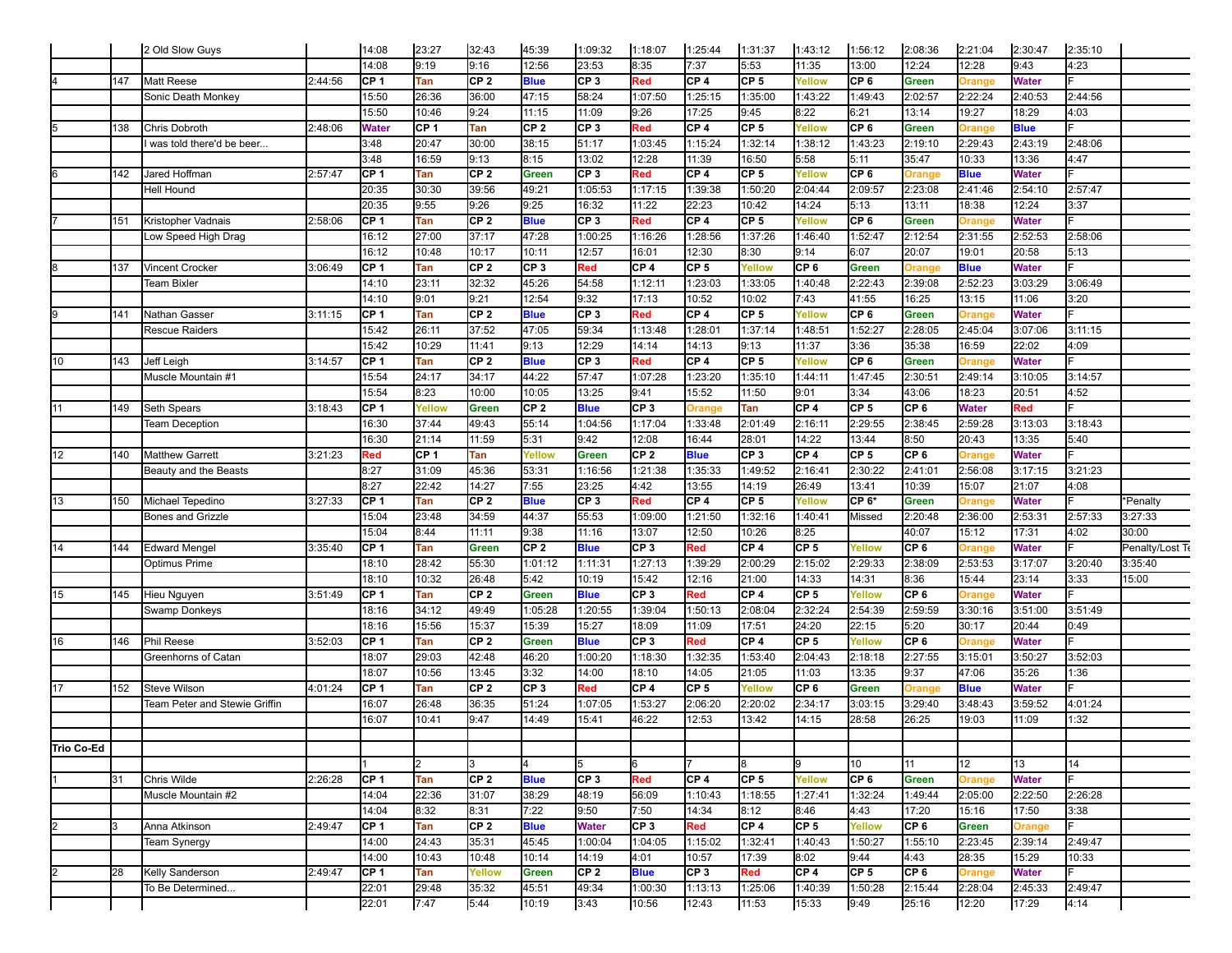|    | 23 | Josh LaSov               | 2:51:16 | ICP 1           | <b>Tan</b> | CP <sub>2</sub> | <b>Blue</b>     | CP <sub>3</sub>          | Red             | CP <sub>4</sub> | CP 5            | Yellow          | CP 6            | Green           | <b>Drange</b>   | <b>Water</b> |         |                |
|----|----|--------------------------|---------|-----------------|------------|-----------------|-----------------|--------------------------|-----------------|-----------------|-----------------|-----------------|-----------------|-----------------|-----------------|--------------|---------|----------------|
|    |    | Satori II                |         | 14:14           | 24:08      | 33:37           | 42:39           | 1:02:43                  | 1:12:11         | 1:27:42         | 1:35:19         | 1:43:38         | 1:47:11         | 2:18:04         | 2:32:52         | 2:47:28      | 2:51:16 |                |
|    |    |                          |         | 14:14           | 9:54       | 9:29            | 9:02            | 20:04                    | 9:28            | 15:31           | 7:37            | 8:19            | 3:33            | 30:53           | 14:48           | 14:36        | 3:48    |                |
|    | 18 | Mark Harris              | 2:54:27 | CP 1            | Tan        | CP <sub>2</sub> | <b>Blue</b>     | CP <sub>3</sub>          | Red             | CP <sub>4</sub> | CF <sub>5</sub> | Yellow          | CP <sub>6</sub> | Green           | <b>Drange</b>   | <b>Water</b> |         |                |
|    |    | Squeegee Goich & the Guy |         | 16:26           | 26:15      | 35:37           | 45:14           | 58:14                    | 1:08:29         | 1:27:13         | 1:36:24         | 1:47:37         | 1:53:09         | 2:09:45         | 2:31:28         | 2:50:13      | 2:54:27 |                |
|    |    |                          |         | 16:26           | 9:49       | 9:22            | 9:37            | 13:00                    | 10:15           | 18:44           | 9:11            | 11:13           | 5:32            | 16:36           | 21:43           | 18:45        | 4:14    |                |
|    | 16 | Keith Goodman            | 2:55:29 | ICP 1           | Tan        | CF <sub>2</sub> | <b>Blue</b>     | CP <sub>3</sub>          | Red             | CP <sub>4</sub> | CF <sub>5</sub> | Yellow          | CP <sub>6</sub> |                 |                 | <b>Water</b> |         |                |
|    |    |                          |         |                 |            |                 |                 |                          |                 |                 |                 |                 |                 | Green           | <b>Drange</b>   |              |         |                |
|    |    | DC Munici-Pals           |         | 14:58           | 25:21      | 35:14           | 44:10           | 54:28                    | 1:06:06         | 1:20:54         | 1:31:55         | 1:41:12         | 1:47:59         | 2:16:38         | 2:32:39         | 2:50:34      | 2:55:29 |                |
|    |    |                          |         | 14:58           | 10:23      | 9:53            | 8:56            | 10:18                    | 11:38           | 14:48           | 11:01           | 9:17            | 6:47            | 28:39           | 16:01           | 17:55        | 4:55    |                |
|    | 32 | Kyle Yost                | 2:57:43 | CP <sub>1</sub> | Tan        | CF <sub>2</sub> | <b>Blue</b>     | CP <sub>3</sub>          | Red             | CP <sub>4</sub> | CP <sub>5</sub> | Yellow          | CP <sub>6</sub> | Green           | <b>Drange</b>   | <b>Water</b> |         |                |
|    |    | <b>Third Wheel</b>       |         | 15:40           | 23:30      | 34:13           | 41:45           | 53:13                    | 1:10:20         | 1:28:04         | 1:35:34         | 1:44:59         | 1:52:57         | 2:21:53         | 2:37:12         | 2:53:34      | 2:57:43 |                |
|    |    |                          |         | 15:40           | 7:50       | 10:43           | 7:32            | 11:28                    | 17:07           | 17:44           | 7:30            | 9:25            | 7:58            | 28:56           | 15:19           | 16:22        | 4:09    |                |
|    | l8 | Gaye Bugenhagen          | 2:57:52 | CP <sub>1</sub> | Tan        | CP <sub>2</sub> | <b>Blue</b>     | CP <sub>3</sub>          | Red             | CP <sub>4</sub> | CP <sub>5</sub> | Yellow          | CP <sub>6</sub> | Green           | <b>Drange</b>   | <b>Water</b> |         |                |
|    |    | <b>Hard Ciders</b>       |         | 16:33           | 26:07      | 36:24           | 48:37           | 59:45                    | 1:09:05         | 1:27:11         | 1:38:30         | 1:51:29         | 1:55:58         | 2:18:16         | 2:35:39         | 2:54:27      | 2:57:52 |                |
|    |    |                          |         | 16:33           | 9:34       | 10:17           | 12:13           | 11:08                    | 9:20            | 18:06           | 11:19           | 12:59           | 4:29            | 22:18           | 17:23           | 18:48        | 3:25    |                |
|    | 25 | <b>Bryan Muller</b>      | 2:58:34 | CP <sub>1</sub> | Tan        | CP <sub>2</sub> | <b>Blue</b>     | CP <sub>3</sub>          | Red             | CP <sub>4</sub> | CP <sub>5</sub> | Yellow          | CP <sub>6</sub> | Green           | <b>Drange</b>   | <b>Water</b> |         |                |
|    |    | Deer in Headlights       |         | 14:07           | 25:47      | 38:39           | 49:46           | 1:01:41                  | 1:17:53         | 1:32:44         | 1:44:13         | 1:55:25         | 2:02:45         | 2:18:56         | 2:36:52         | 2:54:22      | 2:58:34 |                |
|    |    |                          |         | 14:07           | 11:40      | 12:52           | 11:07           | 11:55                    | 16:12           | 14:51           | 11:29           | 11:12           | 7:20            | 16:11           | 17:56           | 17:30        | 4:12    |                |
| 10 | l6 | John Billingslea         | 2:59:40 | CP 1            | Tan        | Yellow          | CP <sub>2</sub> | <b>Blue</b>              | CP <sub>3</sub> | Red             | CP 4            | CP 5            | CP <sub>6</sub> | Green           | <b>Drange</b>   | <b>Water</b> |         |                |
|    |    | Directionally Challenged |         | 14:12           | 24:21      | 32:20           | 40:07           | 48:53                    | 59:58           | 1:08:57         | 1:26:18         | 1:33:53         | 1:43:49         | 2:25:03         | 2:39:12         | 2:55:46      | 2:59:40 |                |
|    |    |                          |         |                 |            | 7:59            |                 |                          |                 | 8:59            |                 |                 |                 |                 |                 |              |         |                |
|    |    |                          |         | 14:12           | 10:09      |                 | 7:47            | 8:46                     | 11:05           |                 | 17:21           | 7:35            | 9:56            | 41:14           | 14:09           | 16:34        | 3:54    |                |
| 11 | 13 | Nick Celenza             | 3:05:40 | CP <sub>1</sub> | Tan        | CF <sub>2</sub> | <b>Blue</b>     | CP <sub>3</sub>          | Red             | CP <sub>4</sub> | CP 5            | Yellow          | CP <sub>6</sub> | Green           | <b>Drange</b>   | <b>Water</b> |         |                |
|    |    | <b>Babettes Boys</b>     |         | 14:56           | 23:22      | 34:40           | 44:15           | 55:35                    | 1:11:39         | 1:32:36         | 1:44:41         | 1:57:30         | 2:07:07         | 2:26:01         | 2:43:26         | 3:01:53      | 3:05:40 |                |
|    |    |                          |         | 14:56           | 8:26       | 11:18           | 9:35            | 11:20                    | 16:04           | 20:57           | 12:05           | 12:49           | 9:37            | 18:54           | 17:25           | 18:27        | 3:47    |                |
| 12 | 20 | Elizabeth Hebert         | 3:11:23 | CP 1            | Tan        | Yellow          | CF <sub>2</sub> | Green                    | <b>Blue</b>     | CP <sub>3</sub> | Red             | CP 4            | CP <sub>5</sub> | CP <sub>6</sub> | <b>Drange</b>   | <b>Water</b> |         | Penalty/Lost E |
|    |    | Paddle Faster Nathan!    |         | 16:30           | 25:45      | 32:24           | 41:25           | 45:47                    | 58:30           | 1:10:39         | 1:20:40         | 1:38:27         | 1:51:04         | 2:01:33         | 2:17:01         | 2:36:00      | 2:41:23 | 3:11:23        |
|    |    |                          |         | 16:30           | 9:15       | 6:39            | 9:01            | 4:22                     | 12:43           | 12:09           | 10:01           | 17:47           | 12:37           | 10:29           | 15:28           | 18:59        | 5:23    | 30:00          |
| 13 | 17 | Joseph Graber            | 3:11:54 | CP 1            | Tan        | Yellow          | <b>Green</b>    | CP <sub>2</sub>          | <b>Blue</b>     | Water           | CP <sub>3</sub> | Red             | CP 4            | CP <sub>5</sub> | CP <sub>6</sub> | Orange       |         |                |
|    |    | Three Left Feet          |         | 20:27           | 33:17      | 41:29           | 55:35           | 1:01:25                  | 1:12:31         | 1:30:59         | 1:36:47         | 1:52:17         | 2:15:43         | 2:28:57         | 2:42:08         | 2:57:26      | 3:11:54 |                |
|    |    |                          |         | 20:27           | 12:50      | 8:12            | 14:06           | 5:50                     | 11:06           | 18:28           | 5:48            | 15:30           | 23:26           | 13:14           | 13:11           | 15:18        | 14:28   |                |
| 14 | l2 | Sarah Amesbury           | 3:16:46 | CF 1            | Tan        | CF <sub>2</sub> | CP <sub>3</sub> | Red                      | CP 4            | CP <sub>5</sub> | Yellow          | CP <sub>6</sub> | Green           | Orange          | <b>Blue</b>     | <b>Water</b> |         |                |
|    |    | Brit spic and a chick    |         | 16:47           | 27:04      | 37:29           | 51:05           | 1:07:26                  | 1:38:11         | 1:48:38         | 1:58:36         | 2:08:26         | 2:25:23         | 2:44:54         | 3:01:25         | 3:12:26      | 3:16:46 |                |
|    |    |                          |         | 16:47           | 10:17      | 10:25           | 13:36           | 16:21                    | 30:45           | 10:27           | 9:58            | 9:50            | 16:57           | 19:31           | 16:31           | 11:01        | 4:20    |                |
| 15 | 26 | Kelly Poma               | 3:18:49 | CF 1            | Tan        | CF <sub>2</sub> | <b>Green</b>    | <b>Blue</b>              | CP <sub>3</sub> | Red             | CF <sub>4</sub> | CP 5            | Yellow          | CP <sub>6</sub> | Orange          | <b>Water</b> |         |                |
|    |    | <b>Yak Attack</b>        |         | 18:21           | 33:02      | 47:05           | 53:37           | 1:10:27                  | 1:28:18         | 1:40:48         | 2:01:47         | 2:16:54         | 2:30:13         | 2:35:54         | 2:51:31         | 3:13:40      | 3:18:49 |                |
|    |    |                          |         | 18:21           |            |                 |                 |                          |                 | 12:30           |                 |                 |                 |                 | 15:37           |              |         |                |
|    |    |                          |         |                 | 14:41      | 14:03           | 6:32            | 16:50                    | 17:51           |                 | 20:59           | 15:07           | 13:19           | 5:41            |                 | 22:09        | 5:09    |                |
| 16 | 24 | Lance Manning            | 3:20:29 | CF 1            | Tan        | CF <sub>2</sub> | <b>Blue</b>     | <b>Water</b>             | CP <sub>3</sub> | Red             | CF <sub>4</sub> | CP 5            | Yellow          | CP <sub>6</sub> | Green           | Orange       |         |                |
|    |    | TeamHalfwayThere.com     |         | 16:54           | 27:17      | 38:59           | 53:05           | 1:12:31                  | 1:17:32         | 1:34:57         | 1:51:37         | 2:03:26         | 2:16:08         | 2:19:50         | 2:47:07         | 3:01:29      | 3:20:29 |                |
|    |    |                          |         | 16:54           | 10:23      | 11:42           | 14:06           | 19:26                    | 5:01            | 17:25           | 16:40           | 11:49           | 12:42           | 3:42            | 27:17           | 14:22        | 19:00   |                |
| 17 |    | Katherine Brantley       | 3:22:57 | Red             | CF 1       | Tan             | CP <sub>2</sub> | <b>Blue</b>              | CF <sub>3</sub> | CP <sub>4</sub> | CF <sub>5</sub> | Yellow          | CP <sub>6</sub> | <b>Green</b>    | <b>Water</b>    | Orange       |         |                |
|    |    | Team Oxymoron            |         | 8:58            | 33:04      | 44:43           | 56:44           | 1:06:00                  | 1:18:56         | 1:37:59         | 1:49:32         | 2:00:32         | 2:09:06         | 2:24:29         | 2:50:31         | 3:10:04      | 3:22:57 |                |
|    |    |                          |         | 8:58            | 24:06      | 11:39           | 12:01           | 9:16                     | 12:56           | 19:03           | 11:33           | 11:00           | 8:34            | 15:23           | 26:02           | 19:33        | 12:53   |                |
| 18 | 30 | <b>Bradley Toms</b>      | 3:27:00 | CP 1            | Tan        | CP <sub>2</sub> | <b>Blue</b>     | CP <sub>3</sub>          | Red             | CP 4            | CP <sub>5</sub> | Yellow          | CP 6*           | <b>Green</b>    | <b>Drange</b>   | Water        |         | *Penalty       |
|    |    | <b>Treadway Trekkers</b> |         | 15:32           | 26:30      | 36:21           | 49:22           | 1:00:58                  | 1:12:04         | 1:28:54         | 1:40:56         | 1:52:36         | Missed          | 2:11:26         | 2:36:29         | 2:53:38      | 2:57:00 | 3:27:00        |
|    |    |                          |         | 15:32           | 10:58      | 9:51            | 13:01           | 11:36                    | 11:06           | 16:50           | 12:02           | 11:40           |                 | 18:50           | 25:03           | 17:09        | 3:22    | 30:00          |
| 19 | l4 | Amy Beley                | 3:32:45 | CP 1            | <b>Tan</b> | CP <sub>2</sub> | <b>Green</b>    | <b>Blue</b>              | Orange          | CP <sub>3</sub> | Red             | CP 4            | CP 5            | Yellow          | CP 6            | <b>Water</b> |         |                |
|    |    | <b>Team Revolution</b>   |         | 21:00           | 33:35      | 46:58           | 59:02           | 1:13:45                  | 1:23:54         | 1:43:27         | 1:56:25         | 2:18:05         | 2:41:56         | 3:00:50         | 3:06:26         | 3:28:49      | 3:32:45 |                |
|    |    |                          |         |                 |            | 13:23           | 12:04           |                          |                 | 19:33           | 12:58           |                 |                 |                 | 5:36            | 22:23        | 3:56    |                |
|    |    |                          |         | 21:00           | 12:35      |                 |                 | 14:43<br>CP <sub>2</sub> | 10:09           | CP <sub>3</sub> |                 | 21:40<br>ICP 4  | 23:51           | 18:54           |                 |              |         |                |
| 20 | 10 | Edward Cabana            | 3:46:16 | CP 1            | Tan        | <b>Yellow</b>   | <b>Green</b>    |                          | <b>Blue</b>     |                 | Red             |                 | CP 5            | CP 6            | Orange          | <b>Water</b> |         |                |
|    |    | Don't Follow Us          |         | 19:09           | 32:46      | 42:12           | 55:53           | 1:02:45                  | 1:15:51         | 1:31:43         | 1:53:08         | 2:20:45         | 2:35:47         | 2:54:45         | 3:20:41         | 3:41:08      | 3:46:16 |                |
|    |    |                          |         | 19:09           | 13:37      | 9:26            | 13:41           | 6:52                     | 13:06           | 15:52           | 21:25           | 27:37           | 15:02           | 18:58           | 25:56           | 20:27        | 5:08    |                |
| 21 | 21 | Heather Henisee          | 3:47:22 | CP 1            | Tan        | CP <sub>2</sub> | <b>Green</b>    | CP <sub>3</sub>          | Red             | CP <sub>4</sub> | CP 5            | Yellow          | CP 6            | Orange          | <b>Blue</b>     | <b>Water</b> |         |                |
|    |    | <b>Aquatic Marmots</b>   |         | 17:45           | 31:54      | 48:20           | 55:26           | 1:20:24                  | 1:41:54         | 2:07:11         | 2:23:37         | 2:43:00         | 2:48:47         | 3:07:19         | 3:27:03         | 3:46:28      | 3:47:22 |                |
|    |    |                          |         | 17:45           | 14:09      | 16:26           | 7:06            | 24:58                    | 21:30           | 25:17           | 16:26           | 19:23           | 5:47            | 18:32           | 19:44           | 19:25        | 0:54    |                |
| 22 | 19 | Eugene Harris            | 3:49:38 | CP 1            | Tan        | CP <sub>2</sub> | <b>Blue</b>     | CP <sub>3</sub>          | Red             | CP 4            | CP 5            | Yellow          | CP 6            | Green           | Orange          | <b>Water</b> |         |                |
|    |    |                          |         |                 |            |                 |                 |                          |                 |                 |                 |                 |                 |                 |                 |              |         |                |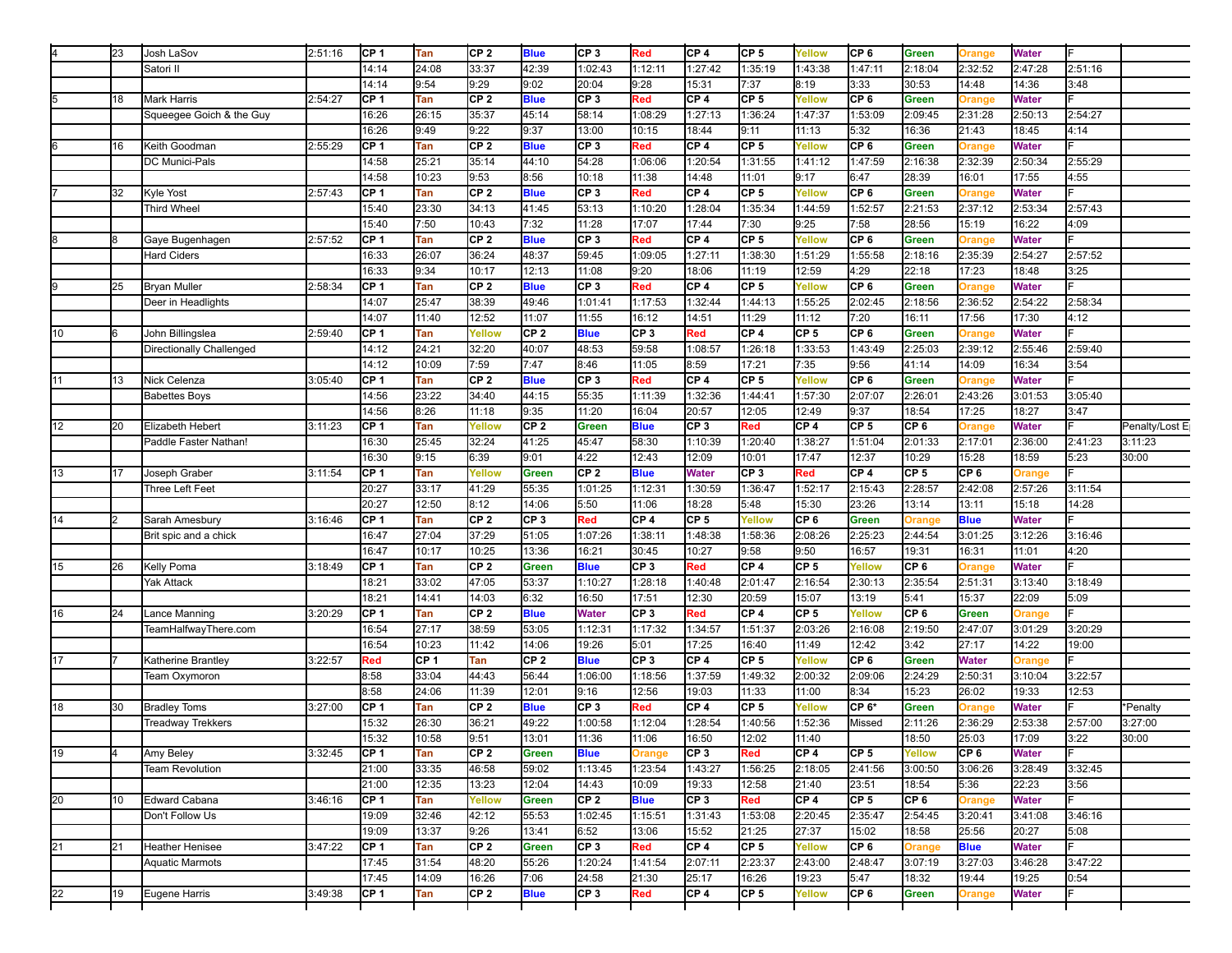|                  |     | We know the Way!        |         | 18:24 | 31:52      | 45:00           | 56:01           | 1:12:09         | 1:26:01         | 1:47:16         | 2:03:42         | 2:23:31         | 2:29:20         | 3:05:09         | 3:26:37       | 3:48:26       | 3:49:38 |                |
|------------------|-----|-------------------------|---------|-------|------------|-----------------|-----------------|-----------------|-----------------|-----------------|-----------------|-----------------|-----------------|-----------------|---------------|---------------|---------|----------------|
|                  |     |                         |         | 18:24 | 13:28      | 13:08           | 11:01           | 16:08           | 13:52           | 21:15           | 16:26           | 19:49           | 5:49            | 35:49           | 21:28         | 21:49         | 1:12    |                |
| 23               | 11  | <b>Albert Caputo</b>    | 4:17:52 | CP 1  | Tan        | CP <sub>2</sub> | <b>Green</b>    | <b>Blue</b>     | CP <sub>3</sub> | Red             | CP 4*           | CP <sub>5</sub> | Yellow          | CP <sub>6</sub> | <b>Orange</b> | <b>Water</b>  |         | *Penalty       |
|                  |     | Caputo / Brody / LaRosa |         | 17:32 | 28:38      | 40:45           | 59:07           | 1:16:53         | 1:30:51         | 1:52:12         | Missed          | 2:29:30         | 2:45:20         | 2:55:36         | 3:13:51       | 3:46:57       | 3:47:52 | 4:17:52        |
|                  |     |                         |         | 17:32 | 11:06      | 12:07           | 18:22           | 17:46           | 13:58           | 21:21           |                 | 37:18           | 15:50           | 10:16           | 18:15         | 33:06         | :55     | 30:00          |
| 24               | l9  | <b>Mike Byers</b>       | 4:32:02 | CP 1  | Tan        | CP <sub>2</sub> | <b>Blue</b>     | CP <sub>3</sub> | Red             | CP <sub>4</sub> | CP <sub>5</sub> | Yellow          | CP 6            | Green           | Orange        | <b>Water</b>  |         |                |
|                  |     | Give Way                |         | 18:18 | 31:11      | 53:02           | 1:04:29         | 1:19:12         | 1:31:15         | 1:54:18         | 2:10:04         | 2:28:31         | 2:36:15         | 3:43:35         | 4:16:25       | 4:30:56       | 4:32:02 |                |
|                  |     |                         |         | 18:18 | 12:53      | 21:51           | 11:27           | 14:43           | 12:03           | 23:03           | 15:46           | 18:27           | 7:44            | 1:07:20         | 32:50         | 14:31         | 1:06    |                |
| 25               | 127 | <b>Tony Prechel</b>     | 4:34:12 | CF 1  | Tan        | CP <sub>2</sub> | <b>Blue</b>     | CP <sub>3</sub> | Red             | CP <sub>4</sub> | CP <sub>5</sub> | Yellow          | CP <sub>6</sub> | <b>Green</b>    | <b>Orange</b> | <b>Water</b>  |         |                |
|                  |     |                         |         | 17:43 | 30:25      | 53:05           | 1:04:23         | 1:19:13         | 1:38:43         | 2:03:20         | 2:19:43         | 2:41:16         | 2:53:55         | 3:43:46         | 4:16:29       | 4:30:44       | 4:34:12 |                |
|                  |     |                         |         | 17:43 | 12:42      | 22:40           | 11:18           | 14:50           | 19:30           | 24:37           | 16:23           | 21:33           | 12:39           | 49:51           | 32:43         | 14:15         | 3:28    |                |
| 26               | l5  | Tilven Bernal           | 5:03:07 | CP 1  | Tan        | CP <sub>2</sub> | CP <sub>3</sub> | Red             | CP <sub>4</sub> | CP <sub>5</sub> | Yellow          | CP 6            | <b>Green</b>    | Orange          | <b>Blue</b>   | Water         |         | Penalty/Lost E |
|                  |     | <b>Girl Power</b>       |         | 17:28 | 28:58      | 41:01           | 56:21           | Missed*         | 1:21:00         | 1:31:00         | 1:47:00         | 1:54:00         | 2:40:00         | 3:20:00         | 3:34:00       | 4:02:00       | 4:03:07 | 5:03:07        |
|                  |     |                         |         | 17:28 | 11:30      | 12:03           | 15:20           |                 | 24:39           | 10:00           | 16:00           | 7:00            | 46:00           | 40:00           | 14:00         | 28:00         | 1:07    | 1:00:00        |
|                  |     | Lilah Al Masri          | ldnf    | CF 1  | Tan        | CP <sub>2</sub> | <b>Green</b>    | <b>Blue</b>     | Red             | CP <sub>3</sub> | CP <sub>4</sub> | CP <sub>5</sub> | CP <sub>6</sub> | Yellow          | <b>Drange</b> | <b>Water</b>  |         |                |
|                  |     | Team Chaotic            |         | 17:23 | 30:43      | 44:37           | 54:48           | 1:10:18         | 1:31:32         | 1:40:47         | 2:18:21         | Missed          | Missed          | Missed          | Missed        | Missed        |         |                |
|                  |     |                         |         | 17:23 | 13:20      | 13:54           | 10:11           | 15:30           | 21:14           | 9:15            | 37:34           |                 |                 |                 |               |               |         |                |
| nc               | 15  | Joe Fortier             | ldnf    | CP 1  | Tan        | Yellow          | <b>Green</b>    | CP <sub>2</sub> | <b>Blue</b>     | CP <sub>3</sub> | Red             | CP <sub>4</sub> | CP <sub>5</sub> | CF6             | Orange        | <b>Water</b>  |         |                |
|                  |     | Muscle Mountain #6      |         | 17:19 | 28:35      | 36:05           | 52:15           | 59:38           | 1:09:46         | 1:21:04         | 1:34:50         | Missed          | Missed          | Missed          | Missed        | Missed        |         |                |
|                  |     |                         |         | 17:19 | 11:16      | 7:30            | 16:10           | 7:23            | 10:08           | 11:18           | 13:46           |                 |                 |                 |               |               |         |                |
| nc               | 14  | Missy DiGiulian         | ldnf    | CP 1  | Tan        | CP <sub>2</sub> | CP <sub>3</sub> | Red             | CP <sub>4</sub> | CP <sub>5</sub> | Yellow          | CP <sub>6</sub> | Orange          | <b>Water</b>    | Green         | <b>Blue</b>   |         |                |
|                  |     | PMK                     |         | 23:16 | 38:35      | 55:46           | 1:52:44         | 2:04:12         | 2:26:11         | 2:47:06         | 3:05:50         | 3:20:44         | 3:36:49         | 3:54:43         | Missed        | Missed        | 3:56:36 |                |
|                  |     |                         |         | 23:16 | 15:19      | 17:11           | 56:58           | 11:28           | 21:59           | 20:55           | 18:44           | 14:54           | 16:05           | 17:54           |               |               | 1:53    |                |
| nc               | 22  | Karin Howland           | 2:40:33 | CP 1  | Tan        | CP <sub>2</sub> | <b>Blue</b>     | Water           | CP <sub>3</sub> | Red             | CP <sub>4</sub> | CP <sub>5</sub> | Yellow          | CP 6            | Green         | Orange        |         |                |
|                  |     | Generation Gap          |         | 17:59 | 32:18      | 44:53           | 56:21           | 1:19:07         | 1:24:42         | 1:38:07         | 1:51:28         | 1:56:54         | 2:03:56         | 2:08:06         | 2:22:35       | 2:33:47       | 2:40:33 |                |
|                  |     |                         |         | 17:59 | 14:19      | 12:35           | 11:28           | 22:46           | 5:35            | 13:25           | 13:21           | 5:26            | 7:02            | 4:10            | 14:29         | 11:12         | 6:46    |                |
|                  |     |                         |         |       |            |                 |                 |                 |                 |                 |                 |                 |                 |                 |               |               |         |                |
| Trio Female      |     |                         |         |       |            |                 |                 |                 |                 |                 |                 |                 |                 |                 |               |               |         |                |
|                  |     |                         |         |       | 2          |                 |                 | 5               | 6               |                 |                 |                 | 10              | 11              | 12            | 13            | 14      |                |
|                  | 36  | Jessica Krueger         | 3:06:13 | ICP 1 | Tan        | CP <sub>2</sub> | <b>Green</b>    | <b>Blue</b>     | CP <sub>3</sub> | Red             | CP 4            | CP 5            | Yellow          | CP 6            | <b>Drange</b> | <b>Water</b>  |         |                |
|                  |     | Team JAS                |         | 17:40 | 28:32      | 41:44           | 46:22           | 1:01:50         | 1:17:26         | 1:33:29         | 1:54:02         | 2:07:44         | 2:20:22         | 2:26:24         | 2:41:56       | 3:02:21       | 3:06:13 |                |
|                  |     |                         |         | 17:40 | 10:52      | 13:12           | 4:38            | 15:28           | 15:36           | 16:03           | 20:33           | 13:42           | 12:38           | 6:02            | 15:32         | 20:25         | 3:52    |                |
|                  | 40  | <b>Clare Weber</b>      | 3:25:23 | CP 1  | Tan        | CP <sub>2</sub> | <b>Blue</b>     | <b>Orange</b>   | CP <sub>3</sub> | Red             | CF <sub>4</sub> | CP <sub>5</sub> | Yellow          | CP 6            | Green         | <b>Water</b>  |         |                |
|                  |     | Team Mudmixer           |         | 26:22 | 37:14      | 47:09           | 54:53           | 1:20:50         | 1:36:59         | 1:48:55         | 2:03:55         | 2:14:25         | 2:24:16         | 2:28:46         | 3:02:28       | 3:21:52       | 3:25:23 |                |
|                  |     |                         |         | 26:22 | 10:52      | 9:55            | 7:44            | 25:57           | 16:09           | 11:56           | 15:00           | 10:30           | 9:51            | 4:30            | 33:42         | 19:24         | 3:31    |                |
|                  | 37  | Carmen Penttila         | 3:38:56 | CP 1  | Tan        | CP <sub>2</sub> | <b>Blue</b>     | <b>Water</b>    | CP <sub>3</sub> | Red             | CF <sub>4</sub> | CP 5            | Yellow          | CP 6            | Green         | Orange        |         |                |
|                  |     | a pack of p's           |         | 18:56 | 32:58      | 47:51           | 59:14           | 1:16:39         | 1:22:16         | 1:36:48         | 1:54:04         | 2:05:32         | 2:18:05         | 2:24:19         | 3:02:49       | 3:24:09       | 3:38:56 |                |
|                  |     |                         |         | 18:56 | 14:02      | 14:53           | 11:23           | 17:25           | 5:37            | 14:32           | 17:16           | 11:28           | 12:33           | 6:14            | 38:30         | 21:20         | 14:47   |                |
|                  | 34  | Nori Buising            | 3:41:12 | CP 1  | Tan        | CP <sub>2</sub> | <b>Blue</b>     | <b>Water</b>    | CP <sub>3</sub> | Red             | CF <sub>4</sub> | CP <sub>5</sub> | Yellow          | CP 6            | Green         | Orange        |         |                |
|                  |     | <b>April Madness</b>    |         | 39:53 | 53:45      | 1:06:32         | 1:16:30         | 1:33:29         | 1:39:51         | 1:50:44         | 2:09:15         | 2:27:27         | 2:41:55         | 2:50:54         | 3:11:14       | 3:29:22       | 3:41:12 |                |
|                  |     |                         |         | 39:53 | 13:52      | 12:47           | 9:58            | 16:59           | 6:22            | 10:53           | 18:31           | 18:12           | 14:28           | 8:59            | 20:20         | 18:08         | 11:50   |                |
|                  | 38  | Julie Seaman            | 3:51:00 | CP 1  | Tan        | <b>Yellow</b>   | CP <sub>2</sub> | Green           | <b>Blue</b>     | CP <sub>3</sub> | Red             | CP 4            | CP <sub>5</sub> | CP 6            | <b>Drange</b> | <b>Water</b>  |         |                |
|                  |     | Muscle Mountain #3      |         | 20:25 | 34:44      | 48:23           | 1:01:47         | 1:06:59         | 1:23:15         | 1:40:57         | 1:58:48         | 2:23:56         | 2:45:45         | 3:02:00         | 3:24:47       | 3:49:57       | 3:51:00 |                |
|                  |     |                         |         | 20:25 | 14:19      | 13:39           | 13:24           | 5:12            | 16:16           | 17:42           | 17:51           | 25:08           | 21:49           | 16:15           | 22:47         | 25:10         | 1:03    |                |
| 16               | 35  | Mary Hoffman            | 3:53:56 | ICP 1 | Tan        | CP <sub>2</sub> | <b>Blue</b>     | <b>Water</b>    | CP <sub>3</sub> | Red             | CP 4            | CP <sub>5</sub> | Yellow          | CP 6            | Green         | <b>Orange</b> |         |                |
|                  |     | The Busy Beavers        |         | 18:29 | 31:43      | 45:02           | 56:46           | 1:21:14         | 1:30:31         | 1:44:01         | 2:04:48         | 2:16:39         | 2:56:57         | 3:06:45         | 3:22:37       | 3:40:26       | 3:53:56 |                |
|                  |     |                         |         | 18:29 | 13:14      | 13:19           | 11:44           | 24:28           | 9:17            | 13:30           | 20:47           | 11:51           | 40:18           | 9:48            | 15:52         | 17:49         | 13:30   |                |
|                  | 33  | Niki Anderson           | 4:21:08 | CP 1  | Tan        | CP <sub>2</sub> | <b>Green</b>    | <b>Blue</b>     | Orange          | CP <sub>3</sub> | Red             | CP 4            | Yellow*         | CP 5            | CP 6          | <b>Water</b>  |         | *Penalty       |
|                  |     | Rice cracker tortilla   |         | 18:27 | 30:50      | 42:23           | 48:47           | 1:03:40         | 1:22:16         | 1:40:39         | 1:59:32         | 2:19:01         | Missed          | 2:39:34         | 2:51:00       | 3:16:12       | 3:51:08 | 4:21:08        |
|                  |     |                         |         | 18:27 | 12:23      | 11:33           | 6:24            | 14:53           | 18:36           | 18:23           | 18:53           | 19:29           |                 | 20:33           | 11:26         | 25:12         | 34:56   | 30:00          |
| l8               | 39  | Amy Sullivan            | 4:25:34 | CP 1  | <b>Tan</b> | CP <sub>2</sub> | <b>Blue</b>     | CP 3            | <b>Red</b>      | CP 4            | CP <sub>5</sub> | Yellow          | CP 6            | Green           | <b>Drange</b> | <b>Water</b>  |         |                |
|                  |     | <b>Clarke Clowns</b>    |         | 18:07 | 31:40      | 45:42           | 55:43           | 1:11:57         | 1:31:17         | 1:55:08         | 2:10:48         | 2:31:16         | 2:40:25         | 3:38:58         | 4:04:55       | 4:23:56       | 4:25:34 |                |
|                  |     |                         |         | 18:07 | 13:33      | 14:02           | 10:01           | 16:14           | 19:20           | 23:51           | 15:40           | 20:28           | 9:09            | 58:33           | 25:57         | 19:01         | 1:38    |                |
|                  |     |                         |         |       |            |                 |                 |                 |                 |                 |                 |                 |                 |                 |               |               |         |                |
|                  |     |                         |         |       |            |                 |                 |                 |                 |                 |                 |                 |                 |                 |               |               |         |                |
|                  |     |                         |         |       |            |                 |                 |                 |                 |                 |                 |                 |                 |                 |               |               |         |                |
| <b>Trio Male</b> |     |                         |         |       |            |                 |                 |                 |                 |                 |                 |                 |                 |                 |               |               |         |                |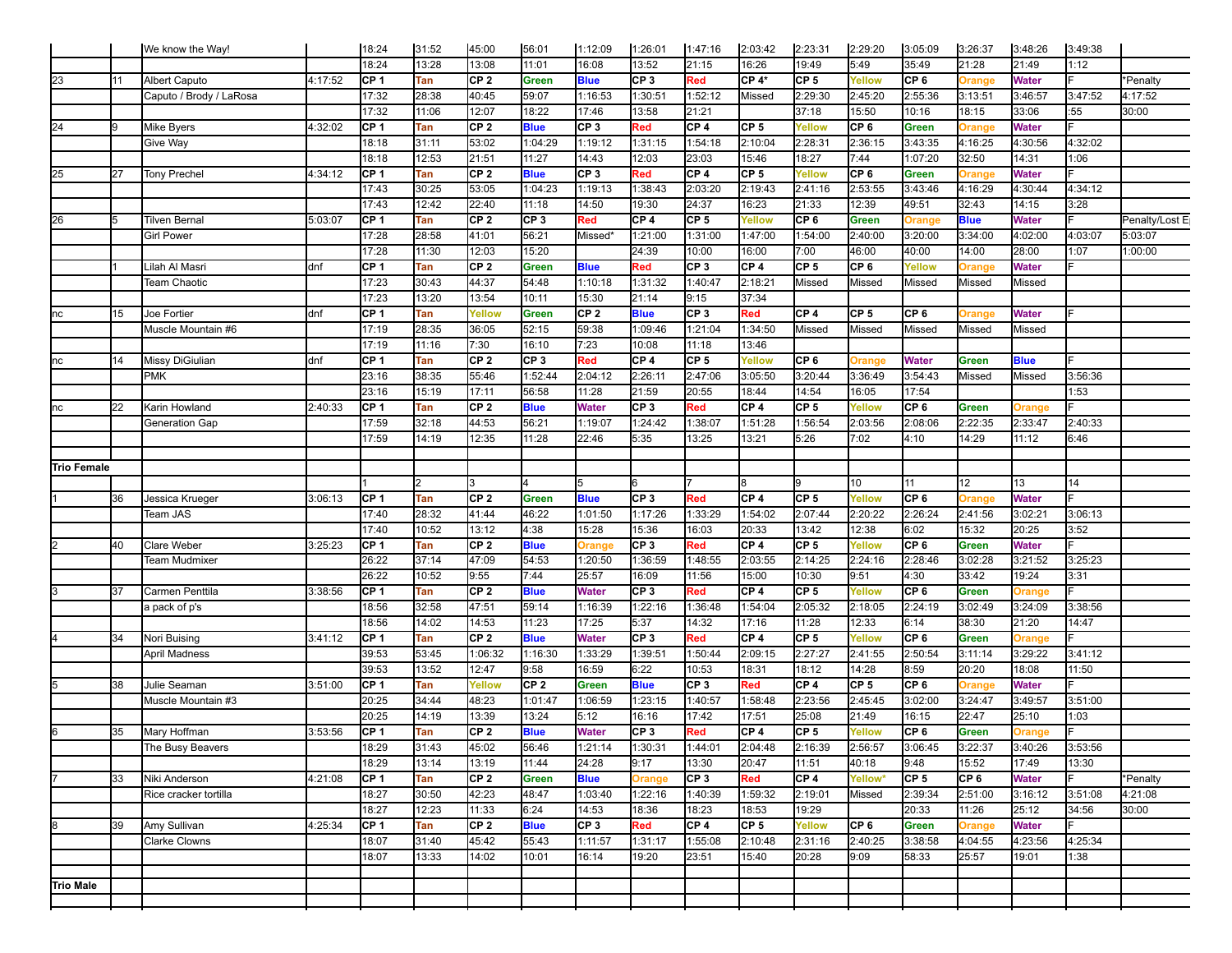|    | 55 | Ethan Sonnichsen               | 2:02:56 | CP <sub>1</sub> | Tan             | CP <sub>2</sub> | Green           | <b>Blue</b>     | <b>Water</b>             | CP 3            | Red             | CP <sub>4</sub> | CP <sub>5</sub> | Yellow          | CP <sub>6</sub> | Orange        | I⊧      |                 |
|----|----|--------------------------------|---------|-----------------|-----------------|-----------------|-----------------|-----------------|--------------------------|-----------------|-----------------|-----------------|-----------------|-----------------|-----------------|---------------|---------|-----------------|
|    |    | Squirrels Gone Wild            |         | 15:09           | 23:05           | 32:19           | 39:51           | 52:15           | 1:05:56                  | 1:09:49         | 1:19:02         | 1:29:26         | 1:36:19         | 1:43:58         | 1:47:19         | 1:54:58       | 2:02:56 |                 |
|    |    |                                |         | 15:09           | 7:56            | 9:14            | 7:32            | 12:24           | 13:41                    | 3:53            | 9:13            | 10:24           | 6:53            | 7:39            | 3:21            | 7:39          | 7:58    |                 |
|    | 56 | Seth Tompkins                  | 2:10:14 | CP 1            | Tan             | CP <sub>2</sub> | <b>Blue</b>     | CP <sub>3</sub> | Red                      | CP <sub>4</sub> | CP <sub>5</sub> | Yellow          | CP 6            | Green           | <b>Drange</b>   | <b>Water</b>  |         |                 |
|    |    | A.W.O.L.                       |         | 14:00           | 22:35           | 30:05           | 37:34           | 46:12           | 54:16                    | 1:08:32         | 1:17:08         | 1:25:54         | 1:31:16         | 1:43:17         | 1:53:51         | 2:07:22       | 2:10:14 |                 |
|    |    |                                |         | 14:00           | 8:35            | 7:30            | 7:29            | 8:38            | 8:04                     | 14:16           | 8:36            | 8:46            | 5:22            | 12:01           | 10:34           | 13:31         | 2:52    |                 |
|    | 41 | Craig Anderman                 | 2:18:10 | CP 1            | Tan             | CP <sub>2</sub> | <b>Green</b>    | <b>Blue</b>     | CP <sub>3</sub>          | Red             | CF <sub>4</sub> | CP <sub>5</sub> | Yellow          | CP <sub>6</sub> | <b>Drange</b>   | <b>Water</b>  |         |                 |
|    |    | Muscle Mountain #4             |         | 14:22           | 22:43           | 31:43           | 39:48           | 50:58           | 1:01:09                  | 1:14:31         | 1:28:29         | 1:37:30         | 1:45:59         | 1:52:53         | 2:02:06         | 2:15:31       | 2:18:10 |                 |
|    |    |                                |         | 14:22           | 8:21            | 9:00            | 8:05            | 11:10           | 10:11                    | 13:22           | 13:58           | 9:01            | 8:29            | 6:54            | 9:13            | 13:25         | 2:39    |                 |
|    | 57 | Adam Ulery                     | 2:24:13 | CP <sub>1</sub> | Tan             | CP <sub>2</sub> | <b>Green</b>    | <b>Blue</b>     | CP <sub>3</sub>          | CP 4            | CP <sub>5</sub> | Yellow          | CP <sub>6</sub> | <b>Orange</b>   | <b>Water</b>    | Red           |         |                 |
|    |    | <b>ERT 2.5</b>                 |         |                 | 22:16           | 30:30           | 40:27           |                 |                          |                 | 1:32:24         | 1:40:45         |                 |                 | 2:09:22         | 2:19:55       |         |                 |
|    |    |                                |         | 14:49           |                 |                 |                 | 51:50           | 1:01:18                  | 1:19:35         |                 |                 | 1:45:05         | 1:55:28         |                 |               | 2:24:13 |                 |
|    |    |                                |         | 14:49           | 7:27            | 8:14            | 9:57            | 11:23           | 9:28                     | 18:17           | 12:49           | 8:21            | 4:20            | 10:23           | 13:54           | 10:33         | 4:18    |                 |
|    | 49 | Dan Maxwell                    | 2:51:27 | CP 1            | Tan             | CP <sub>2</sub> | <b>Blue</b>     | CP <sub>3</sub> | Red                      | CP 4            | CP 5            | Yellow          | CP 6            | Green           | <b>Drange</b>   | <b>Water</b>  |         |                 |
|    |    | <b>Hull Street Three</b>       |         | 14:36           | 24:32           | 33:33           | 41:07           | 51:21           | 1:06:50                  | 1:21:32         | 1:32:28         | 1:40:11         | 1:46:54         | 2:03:59         | 2:27:49         | 2:47:14       | 2:51:27 |                 |
|    |    |                                |         | 14:36           | 9:56            | 9:01            | 7:34            | 10:14           | 15:29                    | 14:42           | 10:56           | 7:43            | 6:43            | 17:05           | 23:50           | 19:25         | 4:13    |                 |
|    | 60 | Joe Zaczyk                     | 2:54:06 | Red             | CF 1            | Tan             | CF <sub>2</sub> | <b>Blue</b>     | CP <sub>3</sub>          | CP 4            | CP <sub>5</sub> | Yellow          | CP <sub>6</sub> | Green           | <b>Drange</b>   | <b>Water</b>  |         |                 |
|    |    | <b>Viking Quest</b>            |         | 7:27            | 27:08           | 42:06           | 51:59           | 1:00:48         | 1:11:13                  | 1:32:49         | 1:43:08         | 1:51:01         | 1:54:33         | 2:17:44         | 2:30:42         | 2:50:43       | 2:54:06 |                 |
|    |    |                                |         | 7:27            | 19:41           | 14:58           | 9:53            | 8:49            | 10:25                    | 21:36           | 10:19           | 7:53            | 3:32            | 23:11           | 12:58           | 20:01         | 3:23    |                 |
|    | 53 | Christopher Serenari           | 2:59:34 | CP <sub>1</sub> | Tan             | Yellow          | Green           | CP <sub>2</sub> | <b>Blue</b>              | CP <sub>3</sub> | CP 4            | CP <sub>5</sub> | CP <sub>6</sub> | Orange          | Water           | Red           |         |                 |
|    |    | Intermittent Explosive Disorde |         | 15:57           | 26:52           | 37:13           | 49:55           | 54:58           | 1:04:38                  | 1:17:57         | 1:42:15         | 1:52:42         | 2:02:19         | 2:15:16         | 2:35:38         | 2:50:12       | 2:59:34 |                 |
|    |    |                                |         | 15:57           | 10:55           | 10:21           | 12:42           | 5:03            | 9:40                     | 13:19           | 24:18           | 10:27           | 9:37            | 12:57           | 20:22           | 14:34         | 9:22    |                 |
|    | 44 | Tom Drummond                   | 3:09:28 | CP <sub>1</sub> | Tan             | CP <sub>2</sub> | <b>Blue</b>     | CP <sub>3</sub> | Red                      | CP 4            | CP <sub>5</sub> | Yellow          | CP <sub>6</sub> | Green           | <b>Drange</b>   | <b>Water</b>  |         |                 |
|    |    | DAH                            |         | 15:07           | 23:19           | 34:23           | 44:02           | 55:44           | 1:07:45                  | 1:25:51         | 1:36:39         | 1:46:30         | 1:53:58         | 2:26:16         | 2:44:18         | 3:05:03       | 3:09:28 |                 |
|    |    |                                |         | 15:07           | 8:12            | 11:04           | 9:39            | 11:42           | 12:01                    | 18:06           | 10:48           | 9:51            | 7:28            | 32:18           | 18:02           | 20:45         | 4:25    |                 |
|    | 42 | <b>Charles Clinton</b>         | 3:11:38 | CP 1            | Tan             | CP <sub>2</sub> | <b>Blue</b>     | CP <sub>3</sub> | Red                      | CP 4            | CP <sub>5</sub> | Yellow          | CF <sub>6</sub> | Green           | <b>Orange</b>   | <b>Water</b>  |         |                 |
|    |    | <b>Biotech Banditos</b>        |         | 15:53           | 28:01           | 41:54           | 51:45           | 1:13:00         | 1:24:09                  | 1:42:51         | 1:53:17         | 2:03:41         | 2:08:42         | 2:26:32         | 2:44:14         | 3:06:39       | 3:11:38 |                 |
|    |    |                                |         | 15:53           | 12:08           | 13:53           | 9:51            | 21:15           | 11:09                    | 18:42           | 10:26           | 10:24           | 5:01            | 17:50           | 17:42           | 22:25         | 4:59    |                 |
| 10 | 47 | James King                     | 3:12:39 | CP <sub>1</sub> | Tan             | CP <sub>2</sub> | <b>Blue</b>     | CP <sub>3</sub> | Red                      | CP 4            | CP <sub>5</sub> | Yellow          | CP <sub>6</sub> | Green           | <b>Drange</b>   | <b>Water</b>  |         |                 |
|    |    | Lactic Threshold               |         | 15:01           | 23:25           | 32:23           | 42:00           | 48:06           | 58:12                    | 1:18:32         | 1:33:40         | 1:43:13         | 1:48:17         | 2:30:35         | 2:47:58         | 3:08:33       | 3:12:39 |                 |
|    |    |                                |         | 15:01           | 8:24            | 8:58            | 9:37            | 6:06            | 10:06                    | 20:20           | 15:08           | 9:33            | 5:04            | 42:18           | 17:23           | 20:35         | 4:06    |                 |
|    | 45 | Lee Finewood                   | 3:17:28 | CP 1            | Tan             | CP <sub>2</sub> | CP <sub>3</sub> | Red             | CP <sub>4</sub>          | CP <sub>5</sub> | Yellow          | CP <sub>6</sub> | Green           |                 | <b>Blue</b>     | <b>Water</b>  |         |                 |
|    |    |                                |         |                 | 26:41           | 39:29           | 58:27           |                 | 1:26:25                  | 1:37:55         | 1:47:59         |                 |                 | Orange          | 2:52:15         | 3:13:21       |         |                 |
|    |    | <b>Try Athletes</b>            |         | 16:15           |                 |                 |                 | 1:09:16         |                          |                 |                 | 1:51:25         | 2:19:38         | 2:36:05         |                 |               | 3:17:28 |                 |
|    |    |                                |         | 16:15           | 10:26           | 12:48           | 18:58           | 10:49           | 17:09                    | 11:30           | 10:04           | 3:26            | 28:13           | 16:27           | 16:10           | 21:06         | 4:07    |                 |
| 12 | 46 | <b>Justin Kees</b>             | 3:19:56 | CP <sub>1</sub> | Tan             | CP <sub>2</sub> | CP <sub>3</sub> | Red             | CP <sub>4</sub>          | CP <sub>5</sub> | Yellow          | CP <sub>6</sub> | Green           | Orange          | <b>Blue</b>     | <b>Water</b>  |         |                 |
|    |    | Sunkee                         |         | 15:26           | 26:22           | 38:52           | 57:17           | 1:08:25         | 1:24:54                  | 1:34:16         | 1:44:04         | 1:48:39         | 2:31:30         | 2:47:50         | 3:02:10         | 3:14:43       | 3:19:56 |                 |
|    |    |                                |         | 15:26           | 10:56           | 12:30           | 18:25           | 11:08           | 16:29                    | 9:22            | 9:48            | 4:35            | 42:51           | 16:20           | 14:20           | 12:33         | 5:13    |                 |
| 13 | 43 | <b>Rhett Dreger</b>            | 3:22:50 | Red             | CF 1            | Tan             | Yellow          | Green           | CP <sub>2</sub>          | <b>Blue</b>     | CP <sub>3</sub> | CP <sub>4</sub> | CP <sub>5</sub> | CP <sub>6</sub> | <b>Orange</b>   | <b>Water</b>  |         |                 |
|    |    | Maniacs                        |         | 8:30            | 32:00           | 45:40           | 53:26           | 1:17:00         | 1:21:31                  | 1:35:29         | 1:50:33         | 2:17:11         | 2:30:07         | 2:41:33         | 2:55:50         | 3:18:20       | 3:22:50 |                 |
|    |    |                                |         | 8:30            | 23:30           | 13:40           | 7:46            | 23:34           | 4:31                     | 13:58           | 15:04           | 26:38           | 12:56           | 11:26           | 14:17           | 22:30         | 4:30    |                 |
| 14 | 59 | <b>Anthony Veches</b>          | 3:28:16 | Red             | CP <sub>1</sub> | Tan             | Yellow          | Green           | CP <sub>2</sub>          | <b>Blue</b>     | CP <sub>3</sub> | CP <sub>4</sub> | CP <sub>5</sub> | CP <sub>6</sub> | <b>Drange</b>   | <b>Water</b>  |         |                 |
|    |    | <b>Big Truck Little Feet</b>   |         | 8:26            | 34:15           | 45:44           | 53:50           | 1:16:59         | 1:22:00                  | 1:35:37         | 1:52:24         | 2:16:45         | 2:30:28         | 2:41:50         | 2:55:38         | 3:21:06       | 3:28:16 |                 |
|    |    |                                |         | 8:26            | 25:49           | 11:29           | 8:06            | 23:09           | 5:01                     | 13:37           | 16:47           | 24:21           | 13:43           | 11:22           | 13:48           | 25:28         | 7:10    |                 |
| 15 | 50 | <b>Edoardo Rincon</b>          | 3:36:29 | CP 1            | Tan             | CP <sub>2</sub> | <b>Green</b>    | Water           | CP <sub>3</sub>          | Red             | CP <sub>4</sub> | CP <sub>5</sub> | Yellow          | CP <sub>6</sub> | <b>Drange</b>   | <b>Blue</b>   |         |                 |
|    |    | <b>UNITED RUNNERS</b>          |         | 22:06           | 34:45           | 45:18           | 51:46           | 1:17:02         | 1:23:39                  | 1:37:08         | 1:57:43         | 2:14:16         | 2:41:03         | 2:49:26         | 3:11:03         | 3:27:34       | 3:36:29 |                 |
|    |    |                                |         | 22:06           | 12:39           | 10:33           | 6:28            | 25:16           | 6:37                     | 13:29           | 20:35           | 16:33           | 26:47           | 8:23            | 21:37           | 16:31         | 8:55    |                 |
| 16 | 58 | Alexander Vasquez              | 3:36:41 | CP 1            | Tan             | CP 2            | Green           | Water           | CP <sub>3</sub>          | Red             | CP 4            | CP 5            | Yellow          | CP 6            | Orange          | <b>Blue</b>   |         |                 |
|    |    | Alero                          |         | 26:21           | 34:55           | 46:21           | 50:58           | 1:17:41         | 1:23:56                  | 1:38:17         | 1:57:55         | 2:14:35         | 2:41:26         | 2:49:30         | 3:11:48         | 3:28:14       | 3:36:41 |                 |
|    |    |                                |         | 26:21           | 8:34            | 11:26           | 4:37            | 26:43           | 6:15                     | 14:21           | 19:38           | 16:40           | 26:51           | 8:04            | 22:18           | 16:26         | 8:27    |                 |
| 17 | 62 | Tim Gammon                     | 3:38:12 | CP <sub>1</sub> | Tan             | CP <sub>2</sub> | CP <sub>3</sub> | Red             | CP <sub>4</sub>          | CP <sub>5</sub> | Yellow          | CP 6            | Green           | Orange          | <b>Blue</b>     | Water         |         | Penalty/Lost Te |
|    |    | Ouch This Hurts!               |         | 18:36           | 28:54           | 39:23           | 54:35           | 1:08:09         | 1:39:15                  | 1:52:50         | 2:04:37         | 2:09:18         | 2:25:30         | 2:45:36         | 3:01:14         | 3:17:59       | 3:23:12 | 3:38:12         |
|    |    |                                |         | 18:36           | 10:18           | 10:29           | 15:12           | 13:34           |                          | 13:35           | 11:47           | 4:41            | 16:12           | 20:06           | 15:38           | 16:45         | 5:13    | 15:00           |
|    | 52 |                                |         |                 |                 | CP <sub>2</sub> |                 |                 | 31:06<br>CP <sub>3</sub> |                 | CP 4            | CP <sub>5</sub> |                 | CP <sub>6</sub> |                 |               |         |                 |
| 18 |    | John Schaller                  | 3:44:59 | CP <sub>1</sub> | Tan             |                 | <b>Blue</b>     | Water           |                          | Red             |                 |                 | Yellow          |                 | Green           | <b>Drange</b> |         |                 |
|    |    | American Gangsters             |         | 17:00           | 32:01           | 46:46           | 58:06           | 1:19:18         | 1:28:11                  | 1:42:59         | 2:02:53         | 2:15:48         | 2:31:55         | 2:37:36         | 3:08:16         | 3:29:42       | 3:44:59 |                 |
|    |    |                                |         | 17:00           | 15:01           | 14:45           | 11:20           | 21:12           | 8:53                     | 14:48           | 19:54           | 12:55           | 16:07           | 5:41            | 30:40           | 21:26         | 15:17   |                 |
| 19 | 48 | Boris Korol                    | 3:45:07 | CP 1            | Tan             | CP 2            | <b>Blue</b>     | Water           | CP <sub>3</sub>          | Red             | CP 4            | CP 5            | Yellow          | CP 6            | Green           | Orange        |         |                 |
|    |    |                                |         |                 |                 |                 |                 |                 |                          |                 |                 |                 |                 |                 |                 |               |         |                 |